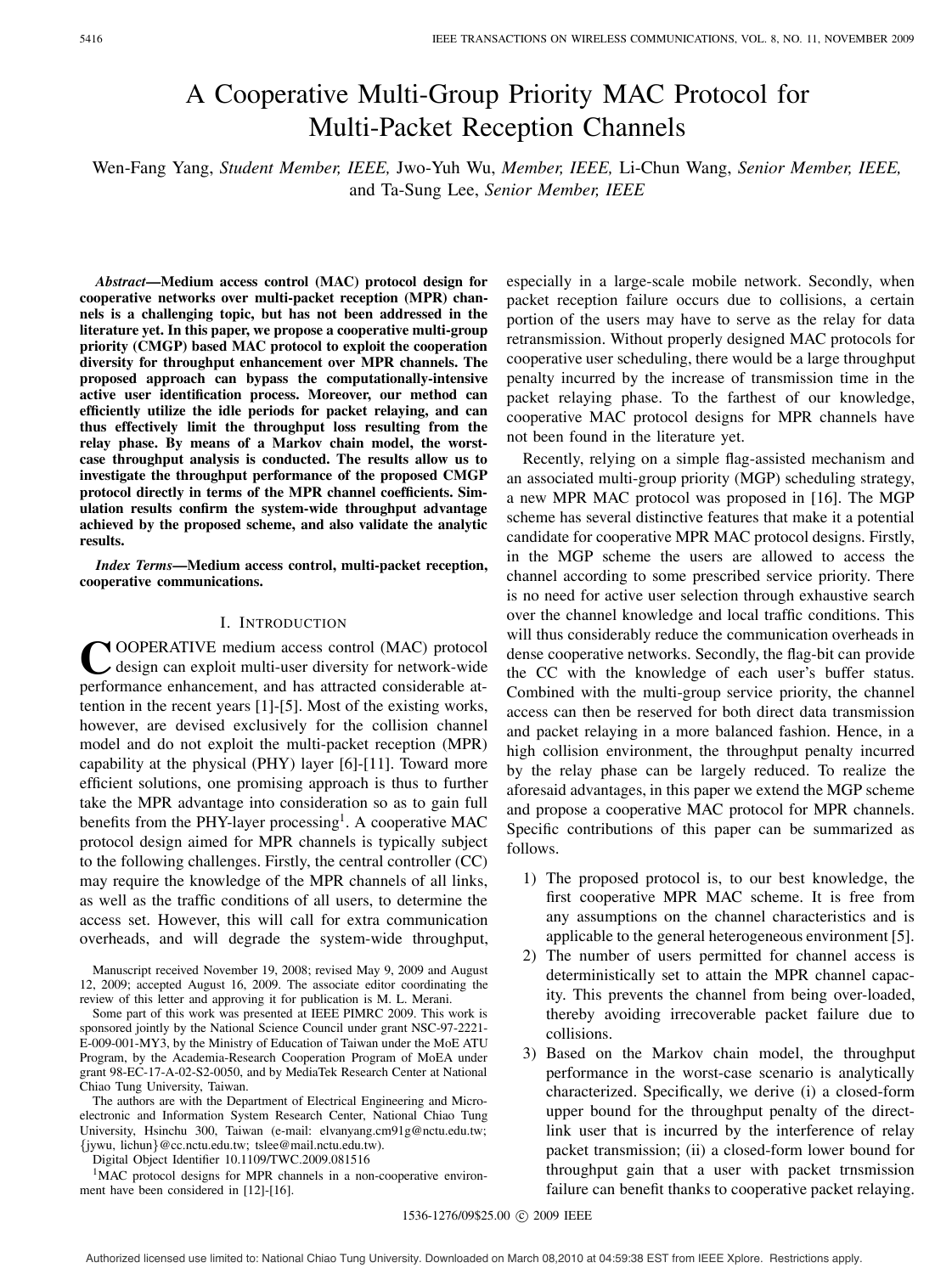The results allow us to investigate the throughput performance of the proposed CMGP protocol directly in terms of the MPR channel coefficients. Also, simulation study evidences that the proposed CMGP protocal results in a system-wide throughput advantage.

The rest of the paper is organized as follows. Section II highlights some preliminary results. Section III describes the proposed cooperative MPR MAC protocol. Section IV derives the bounds for throughput penalty and gain. Simulation results are given in Section V to illustrate the performance of the proposed scheme. Section VI concludes this paper.

#### II. PRELIMINARY

#### *A. System Scenario*

We consider the uplink transmission of a centralized cooperative wireless network, in which the CC and the user terminals are equipped with the MPR capability. We assume that the transmission is slotted, and the CC controls the user's access to a common wireless channel. At the beginning of each time slot the CC determines an access set according to some user scheduling rule to be specified later, and broadcasts this message to initialize data transmission. Assume that, due to the broadcast nature of the wireless medium, the CC and at least one of the inactive users can receive the transmitted packets at the end of the data transmission phase. Depending on whether or not the packet of a particular user is successfully received at the CC, an associated ACK or NAK is sent by the CC over a control channel to all users. When packet reception failure occurs at the CC and none of the inactive users can successfully receive the packet, the source node then retransmits this packet during his/her next channel access phase.

## *B. MPR Matrix*

This section reviews the MPR channel model matrix [13] which specifies the MPR capability at the receiver. Assume that the total number of users is  $M$ . Let  $U$  be a permutation of the index set  $\{1, 2, \cdots, M\}$  that represents a particular order of the user service schedule. Then the MPR matrix associated with  $U$  is described as

𝐶 (𝑈) <sup>Δ</sup> = ⎡ ⎢ ⎢ ⎣ 𝐶1,<sup>0</sup> (𝑈) 𝐶1,<sup>1</sup> (𝑈) 𝐶2,<sup>0</sup> (𝑈) 𝐶2,<sup>1</sup> (𝑈) 𝐶2,<sup>2</sup> (𝑈) . . . . . . . . . 𝐶𝑀,<sup>0</sup> (𝑈) 𝐶𝑀,<sup>1</sup> (𝑈) 𝐶𝑀,<sup>2</sup> (𝑈) ⋅⋅⋅ 𝐶𝑀,𝑀 (𝑈) ⎤ ⎥ ⎥ ⎦ (1)

,where  $C_{n,k}(U) = Pr\{k \text{ packets are correctly received } | n$ packets from first *n* users in *U* are transmitted} for  $1 \le n \le$ M and  $0 \leq k \leq n$ . We note that, according to the setting (1), different permutation index sets  $U$  in general result in different MPR matrices. Let

$$
C_n\left(U\right) \stackrel{\Delta}{=} \sum_{k=1}^n k C_{n,k}\left(U\right) \tag{2}
$$

be the expected number of correctly received packets when  $n$ packets are concurrently transmitted. The capacity of an MPR channel for the particular service sequence  $U$  is defined as

$$
\eta\left(U\right) \stackrel{\Delta}{=} \max_{n=1,\cdots,M} C_n\left(U\right). \tag{3}
$$

Note that the numbers of simultaneously transmitted packets for achieving the channel capacity may not be unique. Let

$$
n_0\left(U\right) \stackrel{\Delta}{=} \min\left\{\arg\max_{n=1,\cdots,M} C_n\left(U\right)\right\} \tag{4}
$$

be the minimum amount of capacity-achieving packets. Hence the maximal number of users permitted to access the channel should be  $n_0(U)$ , since there will be no further improvement in system capacity if more than  $n_0(U)$  users are simultaneously served. Note that the MPR matrix (1) can be determined via the physical layer performance metric such as bit error rate; an illustrative example based on CDMA communication can be found in [13].

## *C. Highlight of the MGP Protocol [16]*

The proposed cooperative MPR MAC scheme is based on the MGP method [16], which is highlighted below. As in [13] it is assumed that each user has a buffer of size two for storing two data packets. The central idea behind the MGP scheme is to append a flag-bit at the tail of the transmitted packet to inform the CC about the next buffer status. The flag will be set ON if there is a packet in the next buffer, and is set OFF when otherwise. By exploiting such an on-off flag signature, the MGP scheme classifies the users into three groups with different service priorities: the ACTIVE group consisting of the users with flag-bit ON, the STANDBY group consisting of those with flag-bit OFF, and the PRe-EMptive (PREM) group accommodating those who have stayed in the STANDBY or the ACTIVE group for longer than a certain waiting period  $S<sup>2</sup>$ . The inclusion of the complementary PREM group is to avoid unfair service scheduling that can occur in a binary grouping strategy: Without the PREM mechanism, users in the STANDBY group would suffer an unlimited service delay since the channels could be constantly reserved for some ACTIVE links with heavy traffic. Based on the tri-group user classification scheme, the channel access priority (from high to low, respectively) is PREM, ACTIVE, and STANDBY. According to such a service strategy, at the beginning of each time slot a total number of  $n_0(U)$  users (for some U) are selected for data transmission, where  $n_0(U)$  is the minimal number of users that achieves the capacity of the MPR channel. In case that the CC successfully receives the packet sent from, say, user  $i$ , the service priority of this user is determined by the decoded flag information from the current packet. If, instead, packet reception failure occurs, the CC schedules the service priority of user  $i$  according to the previous flag record. We shall note the followings: a) In the MGP scheme the number of users permitted for channel access is deterministically set to attain the MPR channel capacity. This prevents the channel from being overloaded, thereby avoiding irrecoverable packet reception failure due to collisions. b) Under light traffic environments, a significant portion of the users could be in the idle phase (i.e., no data

<sup>&</sup>lt;sup>2</sup>Optimal design of the waiting period  $S$  can be done via a similar approach as in [16].

Authorized licensed use limited to: National Chiao Tung University. Downloaded on March 08,2010 at 04:59:38 EST from IEEE Xplore. Restrictions apply.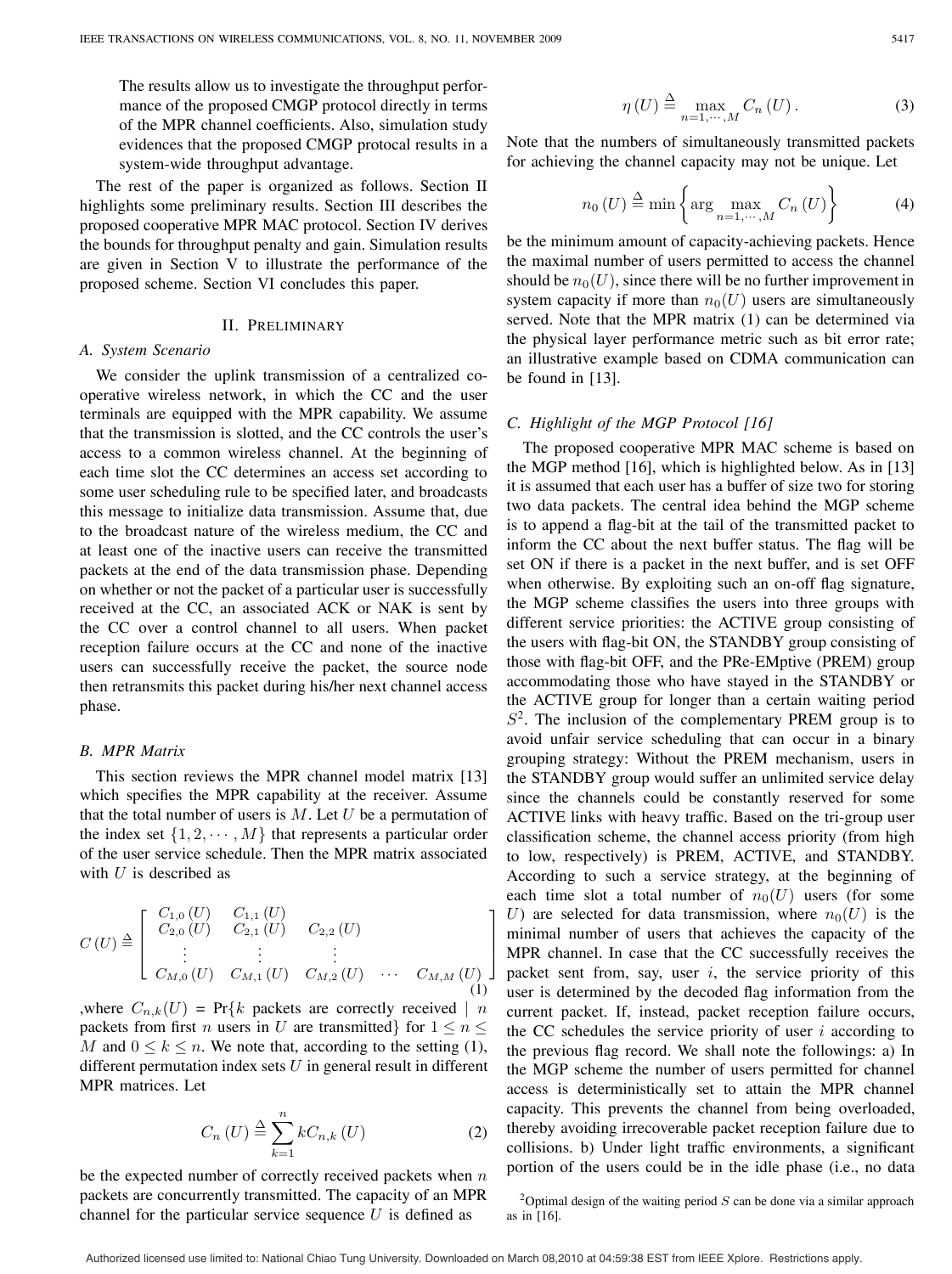packets to send). If packet reception failure occurs, the idle periods can then be exploited for packet relaying to reduce the possible throughput loss. This can be effectively accomplished via a natural extension of the MGP protocol, as discussed next.

## III. COOPERATIVE MULTI-GROUP PRIORITY PROTOCOL

The flag-bit is the instrumental mechanism for facilitating the multi-group priority based user service in the MGP protocol. The central idea of the proposed CMGP scheme is to exploit the flag-bit message for distinguishing the direct links from the relay ones. By assigning different service priority to different types of links, the throughput degradation due to the packet relaying overheads can be limited, and an increase in the network-wide throughput can be achieved.

## *A. Operation of the Proposed CMGP Protocol*

If user  $i$  is permitted to access the channel, as in the MGP scheme a flag-bit  $b_i$  is appended at the tail of the packet upon transmission. The flag signature is ON  $(b_i = 1)$  only if the second buffer is non-empty and contains a data packet also of user *i*. The flag signature is instead OFF ( $b_i = 0$ ) when either one of the following cases is true: i) the second buffer is empty, ii) the second buffer is nonempty but the packet therein is received from some other user  $j \neq i$ ). Upon successful packet reception, the CC decodes the flag-bit message and then schedules the user access according to the MGP protocol. If packet reception failure occurs at the CC and user  $k$ , who is not in the access set and has empty second buffer, successfully decodes the transmitted packet from user  $i$ , user  $k$  can serve as the relay in some upcoming channel access period<sup>3</sup>. If none of the users can serve as the relay, which happens when all other users' buffers are non-empty or none of the users can successfully receive the packet, user  $i$  then re-transmits this packet during the next channel access. We note the following key features regarding the proposed protocol:

- 1) The adoption of the flag-bit provides an in-built mechanism for the CC to dintinguish between the direct and relay-or-idle links for service scheduling. Users with flag-bits ON for direct data transmission will be arranged into either the ACTIVE or the PREM group, and thus enjoy potentially higher channel access priority. This prevents possibly frequent data relaying when collision occurs, thereby reducing the throughput penalty incurred by the packet relaying overheads.
- 2) Thanks to the PREM mechanism, users who are not permitted to access the channel over a time period longer than the threshold  $S$  will be granted with the highest service priority. This can limit the service delay of the relay links, and can thus maintain the overall QoS requirement.
- 3) In the proposed protocol, each user takes his/her turn to access the channel according to the prescribed service priority. There is no need for active user identification, and the protocol complexity can be substantially reduced.

## *B. Algorithm Summary*

The flow of the proposed CMGP protocol is summarized as below.

## CC-end:

- I. Put all users into the PREM group.
- II. Select first  $n_0(U)$  users (the service priority is PREM, ACTIVE, and then STANDBY) to access the channel.
- III. Decode the received packet of each user, and afterwards schedule him/her as the last one on the service list of the ACTIVE (flag-bit on) or STANDBY (flag-bit off) group.
	- i. An associated ACK or NAK is broadcast depending on whether or not the packet is successfully decoded.
	- ii. The counter of each processed user is reset to zero.
- IV. Increase the counter of waiting slots of all users by one. V. Move the users who have stayed un-served for more than  $S$  time slots to the PREM group.
- VI. Repeat steps II to V.

User-end:

- I. Upon transmission the user appends a flag bit to the tail of the packet.
- II. User  $i$  will drop his/her packet only when he/she receives an associated ACK from the CC.
	- i. There will be no packet drop at user  $i$  even if the packet is successfully received by some user  $i$  but has not yet been successfully relayed to the CC.
	- ii. If no associated ACK from the CC is received by user  $i$  prior to his/her upcoming channel access, user  $i$  then retransmits this packet during the next transmission period.
- III. If the packet of user  $i$  is received successfully by some other user  $j$ , then user  $j$  will store this packet if it has at least one empty buffer.
- IV. If an associated ACK for user  $i$ 's packet is received by user  $j$ , then user  $j$  will remove user  $i$ 's packet from his/her buffer.

## IV. THROUGHPUT ANALYSIS

Recall that the proposed CMGP protocol exploits the idle periods of the MGP scheme for packet relaying. Hence, during each time slot there are in general more concurrently transmitted packets as compared with the MGP method. Even though packet relaying can compensate for the throughput loss due to packet reception failure, the increase in the number of active relay links, however, will introduce stronger interference toward direct data transmissions. The throughput loss caused by the relay-induced interference is thus one major limiting factor for the overall system performance. By regarding the achievable throughput of the MGP scheme as a benchmark, this section aims to characterize the throughput performance of the proposed CMGP protocol. We shall note that the exact analysis for the general case, however, is quite difficult. In this section we will focus on the interference-limited worst case, in which there is only one direct link, and the other  $n_0(U)-1$ users serve as the relay. Although the performance evaluation based on such a worst-case scenario could be conservative, our

 $3$ The newly generated packets of user  $k$  always enjoy the highest processing priority and, due to limited buffer size, may cause the dropping of the buffered packet from user i.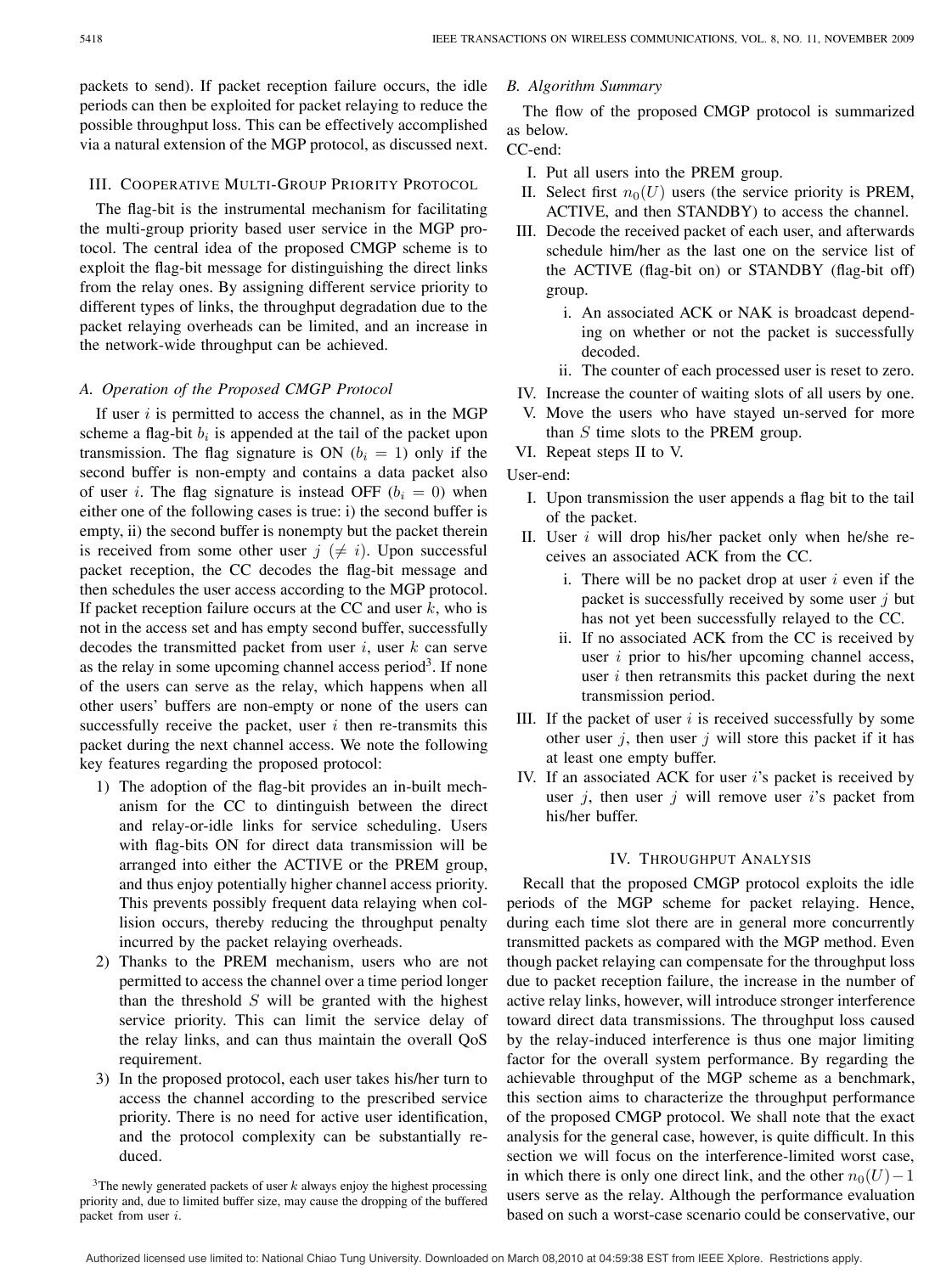analyses are quite appealing in that the problem formulation becomes tractable. As will be shown below, we can derive a closed-form upper bound for the throughput penalty incurred by the relay interference, as well as a closed-form lower bound for the throughput gain benefiting from user cooperation, directly in terms of the MPR matrix coefficients. This allows us to deduce several interesting features regarding the proposed CMGP protocol.

#### *A. Upper bound for Worst-Case Throughput Penalty*

We shall note that the effective relay candidates are those users with a good link condition and low packet generating probability (or, low packet blocking probability). Based on this observation, we can derive a closed-form upper bound for the worst-case throughput penalty suffered by the directlink user in terms of the MPR matrix coefficients in  $(1)$ ; the result allows us to further analyze the throughput results under various direct-link channel conditions. In the sequel we let  $\{u_1, \dots, u_{n_0(U)}\}$  be the index set for the active users; without lose of generality we assume that  $u_1$  denotes the direct-link user.

To proceed, we resort to the Markov chain based analysis. A reasonable model for the evolution of the buffer status is the birth-and-death process with a finite number of states [17]. With the aid of this model, we have the following theorems (the proofs are omitted for brevity).

**Theorem 4.1:** Assume that, without user cooperation, the packet blocking probability  $p_{u_1}^B$  of user  $u_1$  is smaller than some positive  $\delta$ , i.e.,  $p_{u_1}^B \leq \delta$ . Then the throughput penalty  $\Delta_{u_1}^p$  of the direct-link user  $u_1$  in the CMGP protocol is upper bounded by

$$
\Delta_{u_1}^p \le \Delta_{u_1} + \frac{\delta \left( A_{u_1} + B_{u_1} \right)}{A_{u_1} + \delta B_{u_1}},\tag{5}
$$

where

$$
\Delta_{u_1} = C_1 (\{u_1\}) - C_{n_0(U)} (U) + C_{n_0(U)-1} (U \setminus \{u_1\}),
$$
\n(6)

and  $A_{u_1}$  and  $B_{u_1}$  are some constants which depend on the packet generating probability and the successful packet transmission probability.

The upper bound in (5) splits into a sum of two terms: the first term  $\Delta_{u_1}$  is completely characterized by the PHYlayer signal separation capability in terms of the MPR matrix, whereas the second term  $\frac{\delta(A_{u_1}+B_{u_1})}{A_{u_1}+\delta B_{u_1}}$  depends also on the MAC traffic condition. In the extreme case that  $\delta \rightarrow 0$ (or  $p_{u_1}^B \to 0$ ), the throughput upper bound (5) is entirely determined by the MPR channel quality as

$$
\Delta_{u_1}^p \leq \Delta_{u_1} = C_1 (\{u_1\}) - C_{n_0(U)}(U) + C_{n_0(U)-1} (U \setminus \{u_1\}).
$$
\n(7)

## *B. Lower Bound for the Worst-Case Throughput Gain*

In the considered worst-case scenario, we can also specify a lower bound for the throughput gain that a user with packet transmission failure can benefit owing to cooperative packet



Fig. 1. Throughput performance for different number of users participating in cooperation.

relaying. More specifically, we have the following theorem.

**Theorem 4.2:** Suppose that the user  $u_j$ , where  $u_j \in U \setminus \{u_2, \cdots, u_{n_0(U)}\}$ , suffers from the packet transmission failure. Then, due to cooperative packet relay from some other user  $u_k \in \{u_2, \dots, u_{n_0(U)}\}$ , at least the user  $u_j$  can enjoy a throughput gain  $\Delta_{u_j}^g$ :

$$
\Delta_{u_j}^g \ge p \left( C_{n_0(U)} \left( U \right) - \min_{u_k \in \{u_2, \cdots, u_{n_0(U)}\}} C_{n_0(U)-1} \left( U \setminus \{u_k\} \right) \right),\tag{8}
$$

where  $p$  is the packet generating probability.

Based on Theorem 4.2, it can be verified that, even in the interference-limited worst case, the proposed CMGP protocol can still retrieve the maximal achievable throughput advantage (the details are omitted due to space limitation).

## V. SIMULATION RESULTS

We consider a CDMA network with randomly generated spreading codes. The packet length, spreading gain, and number of correctable errors in each packet are, respectively, 200, 6, and 2. We assume that there are a total number of  $M = 8$  users in the network, among which users 2, 4, 5, and 7 are nearby the CC and users 1, 3, 6, and 8 are located far away from the CC. The MPR matrix of the considered system scenario can be derived in an analogous way as in [13].

## *A. Throughput Enhancement due to Cooperation*

Fig. 1 compares the throughput performance when the number of the near-end users participating in cooperative communication increases from one to four. The throughput curve when all the eight users are involved for full cooperation is also included. In this example the waiting period is determined to be  $S = 4$ . The figure shows that, as the number of near-end user increases, the throughput performance is improved. This benefits from the increase in the multi-user diversity (or cooperation gain). However, further throughput enhancement is hardly seen if full cooperation is allowed. This is because the inclusion of far-end users can not increase the effective cooperation gain, since they are typically subject to poor channel conditions. We can also see from the figure that cooperation can improve the performance only when the

Authorized licensed use limited to: National Chiao Tung University. Downloaded on March 08,2010 at 04:59:38 EST from IEEE Xplore. Restrictions apply.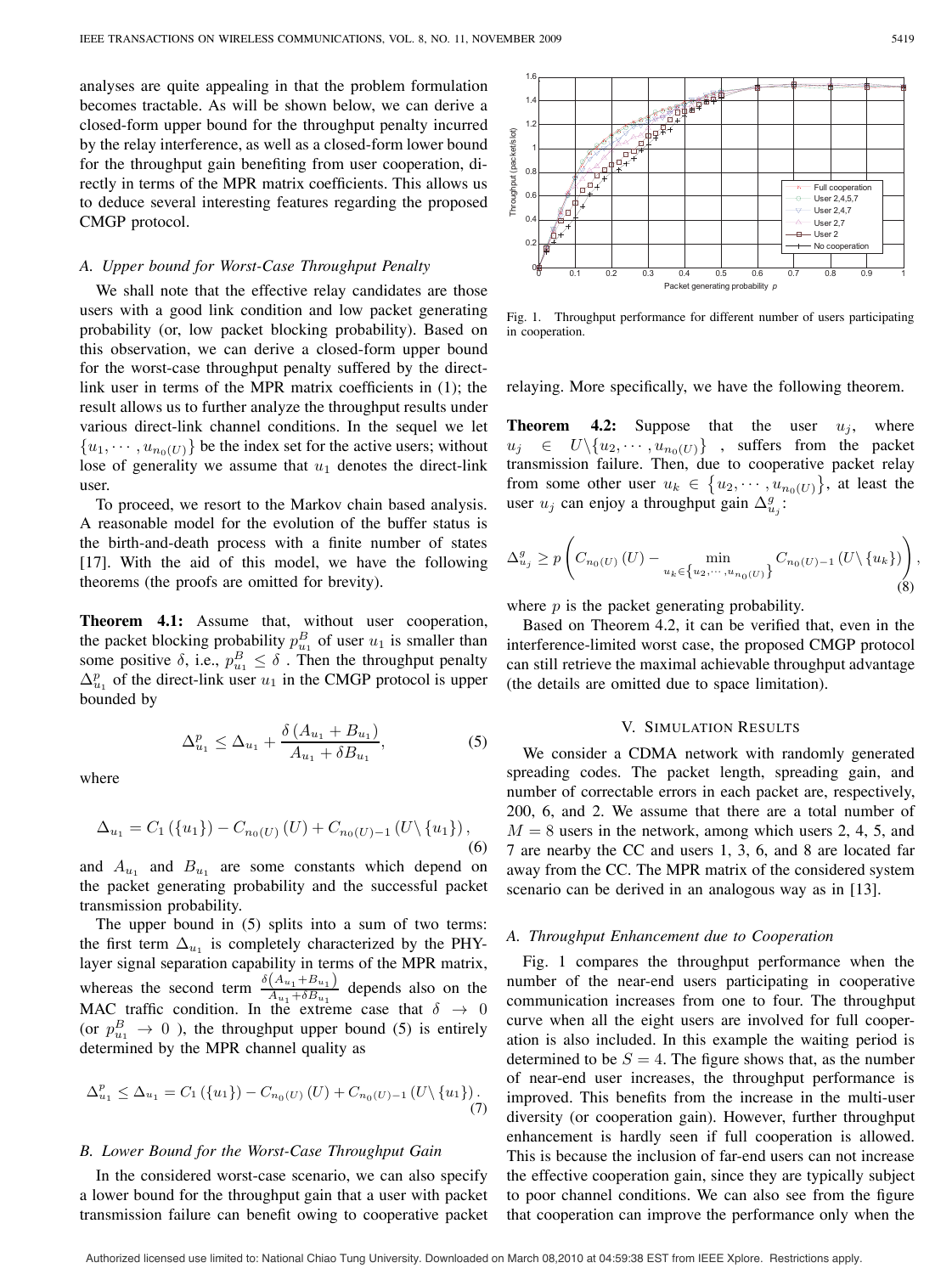

Fig. 2. Average throughput of near, far and all users.



Fig. 3. Lower bound of throughput gain derived from Theorem 4.2.

packet generating probability is small (in our case  $p < 0.6$ ). That is because, in a heavy traffic environment (large  $p$ ), the channel access phase tends to be fully reserved for direct data transmission, and idle periods are seldom available for cooperative packet relaying.

## *B. Throughput Results for Near- and Far-End Users*

We go on to investigate the throughput results for nearend and far-end users in both cooperative and non-cooperative environments. The results are depicted in Fig. 2. As we can see, due to poor channel conditions the average throughput of the far-end users is almost zero without cooperation. However, when cooperation with near-end users is allowed, throughput up to about 0.4 for the far-end users can be achieved when the packet generating probability  $p$  is not large. Also, there is a significant increase in the overall throughput when compared with the non-cooperative case. For the near-end users, it is important to see that the throughput penalty is almost zero even though a certain portion of the channel access will be dedicated to packet relaying. This is mainly because, in the proposed CMGP protocol, only the idle periods are exploited for the relay phase, and the service priority of the relay users are potentially lower than the direct data transmission links. Finally, we note that the throughput curve of the proposed scheme in the low traffic region is very close to the benchmark result. This implies that, even though multiple relaying of the same packet could occur, the incurred performance degradation is negligible. Fig. 3 compares the simulated average throughput gain (per direct link user) with the theoretical lower bound (8). As we can see, the analytic result shows close



Fig. 4. Upper bound of throughput penalty derived from Theorem 4.1.



Fig. 5. Average delay of near, far and all users.

agreement with the simulated outcome in a low traffic scenario  $(p \le 0.15)$ . However, there is a large discrepancy as the traffic load becomes heavy. This is reasonable since the lower bound  $(8)$  is derived specifically for the low traffic environment, in which idle periods are available and can be exploited for packet relaying. Fig. 4 further compares the simulated throughput penalty (per direct link user) with the theoretical upper bound (7). The results show that the upper bound (7) tends to be conservative. Actually, the throughput loss due to packet-relaying interference is pretty small  $( $0.02$ ) in the$ proposed CMGP protocol.

## *C. Delay and Packet Blocking Performances*

Fig. 5 further shows the resultant average delay performance. It can be seen that, without cooperation, even a small packet generating probability ( $p \approx 0.1$ ) results in severe delay penalty. However, if cooperation is allowed, the delay performance becomes more robust against the increase in  $p$ . Finally, Fig. 6 depicts the packet blocking probability curves. It can be seen that, for small  $p$  (hence small packet blocking probability), the blocking probability associated with the nearend users almost diminishes. This reflects the fact that the near-end users typically enjoy good channel conditions, and the MPR capability of these links is strong so that throughput penalty can be kept very small (as evidenced by the analysis in Sec. IV-A).

## VI. CONCLUSIONS

Motivated by [16] this paper proposes a cooperative MAC protocol for MPR channels. As far as we know, our scheme is